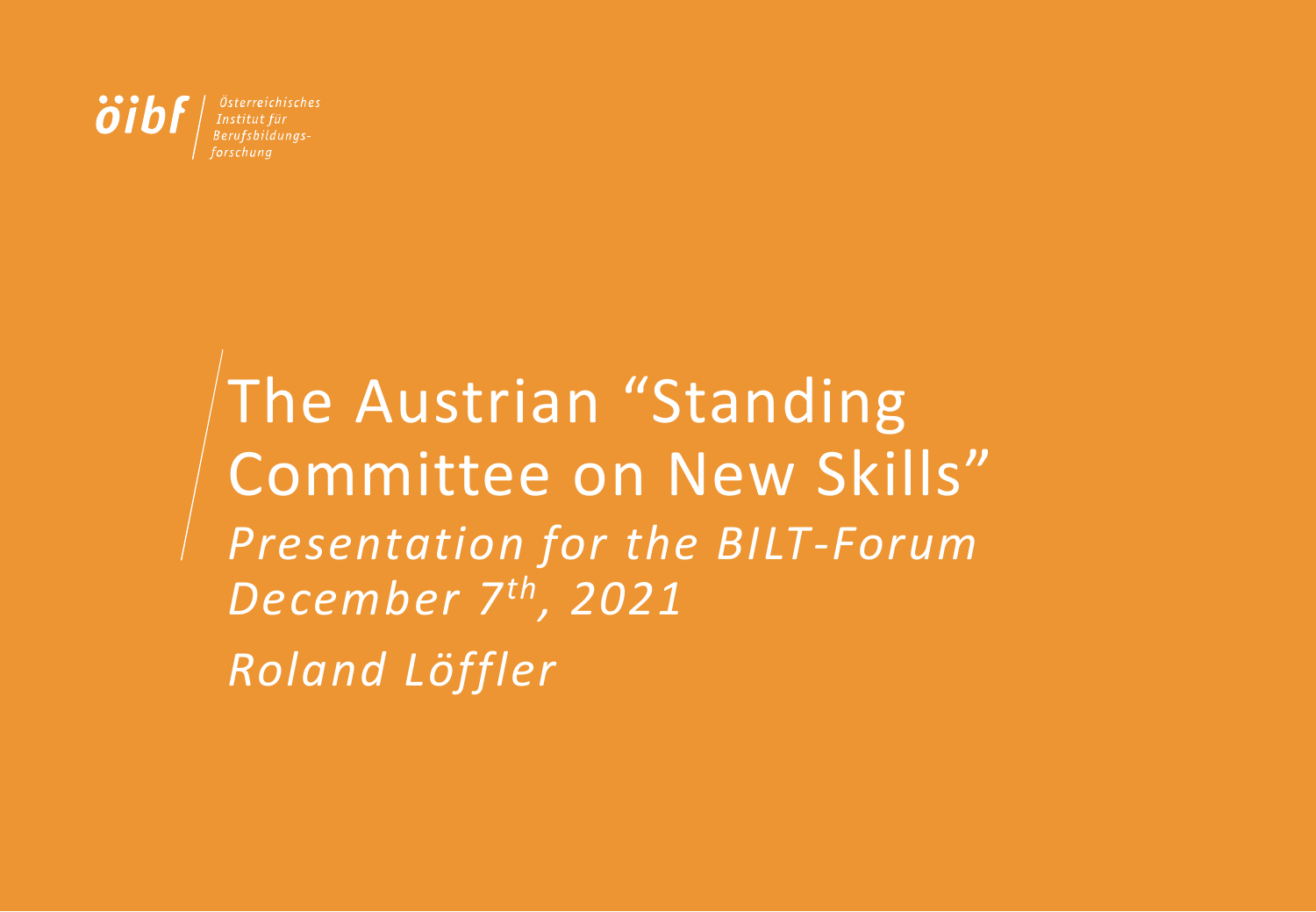oibf/ Aims and objectives

Project-based initiative

- to generate information about qualification and competence requirements of the near future (3 to 5 years)
- to make information accessible to a broad audience
- To develop demand-oriented new skill courses for job-seekers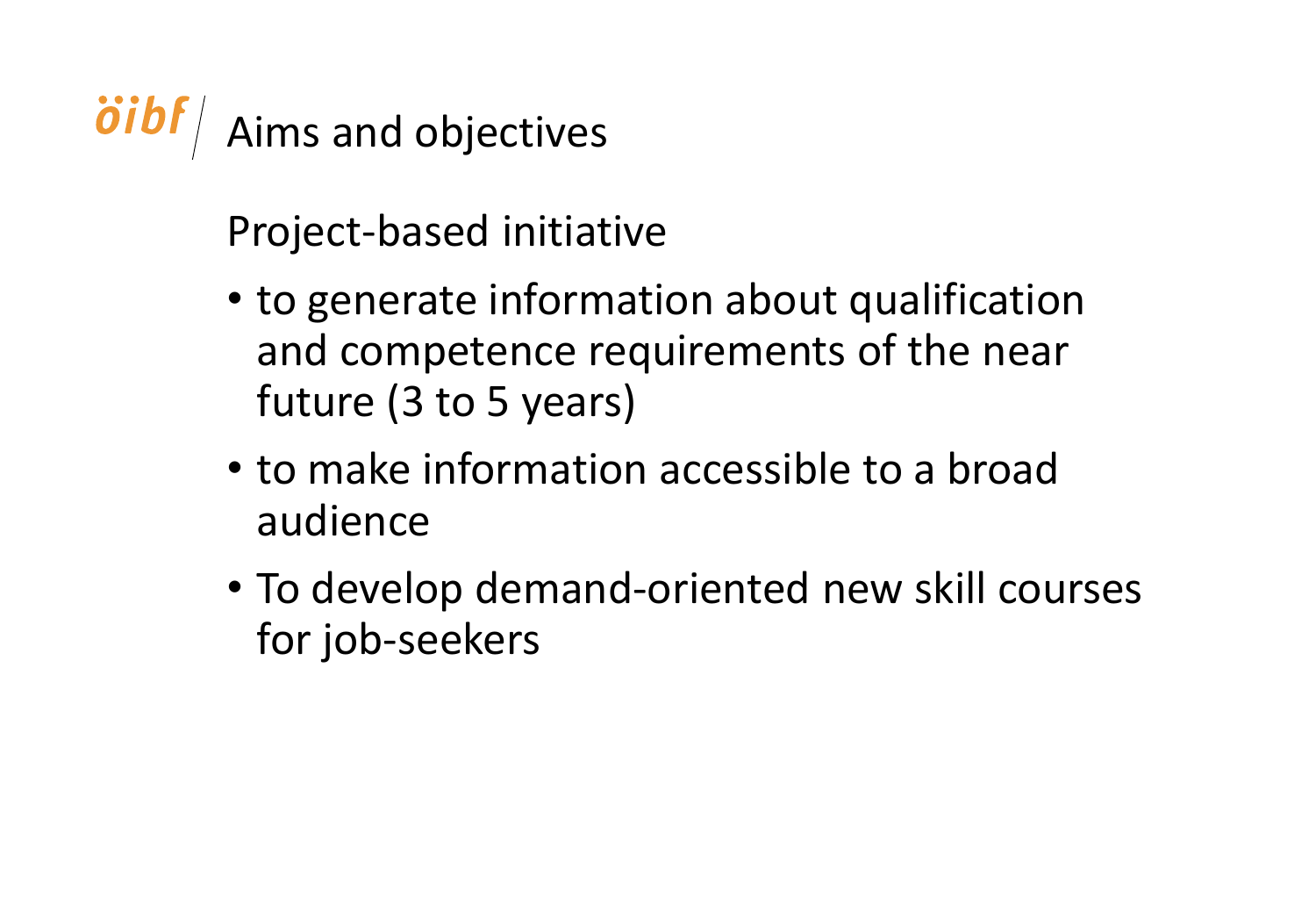

- Austrian Public Employment Service (AMS) on national and regional level
- Social partner organisations (Chamber of Commerce, Chamber of Labour, Trade unions, Federation of Austrian Industries
- Leading Companies (nine industry clusters)
- Training institutions
- Research institutes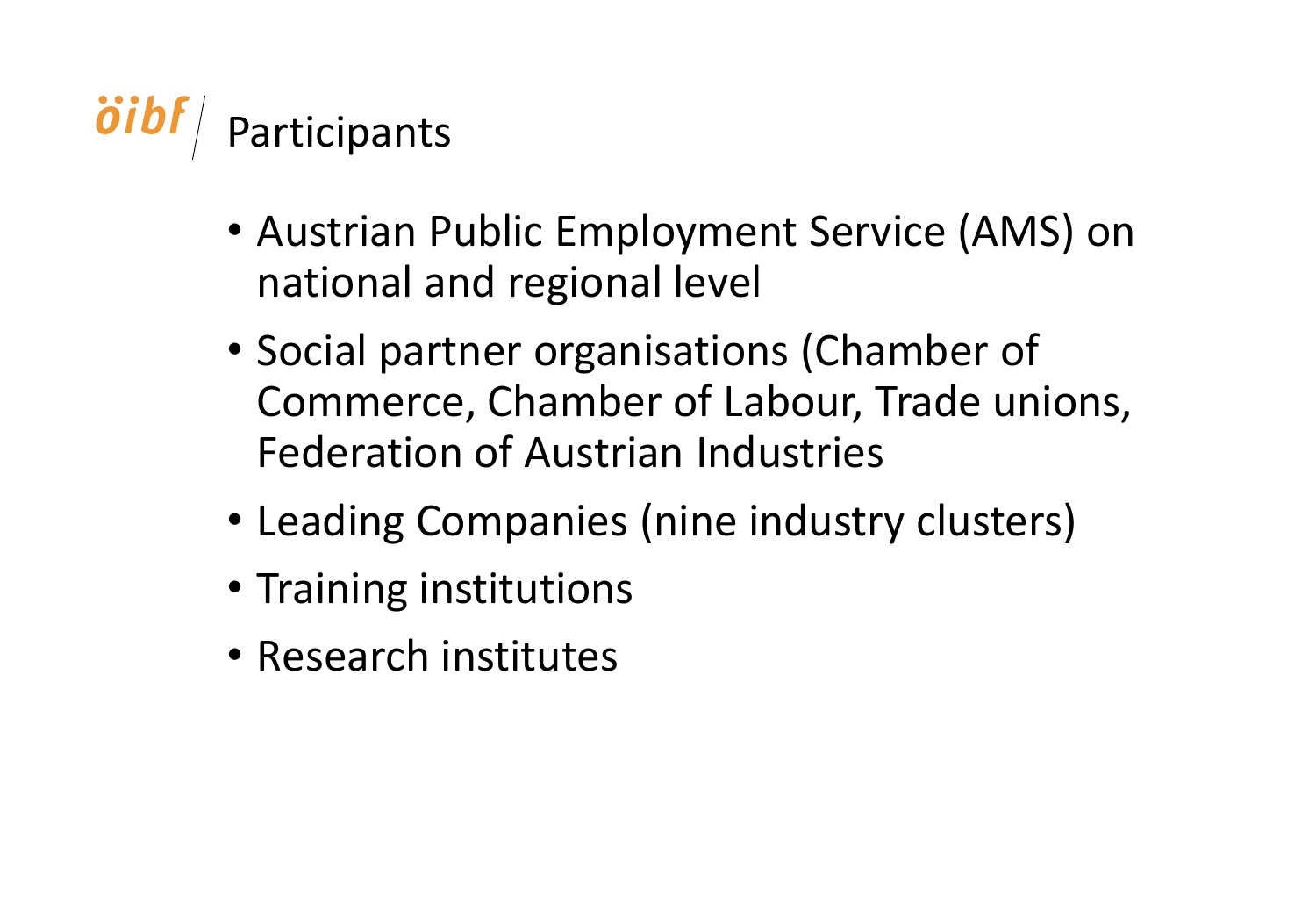

- Workshops for industry clusters (3 waves): Construction and Building Ecology; Office and Administration; Chemicals and Plastics; Electrical Engineering, Electronics and Telecommunications; Energy and Environmental Technology; Health and Care; Trade; Machines, Vehicles, Metal; Tourism and Wellness
- Focus groups addressing special target groups of employees and jobseekers
- Development of new skills courses for job seekers (35.000 participants)
- Expert interviews, publications, events, lectures, career information tools and career information materials
- regular steering group meetings